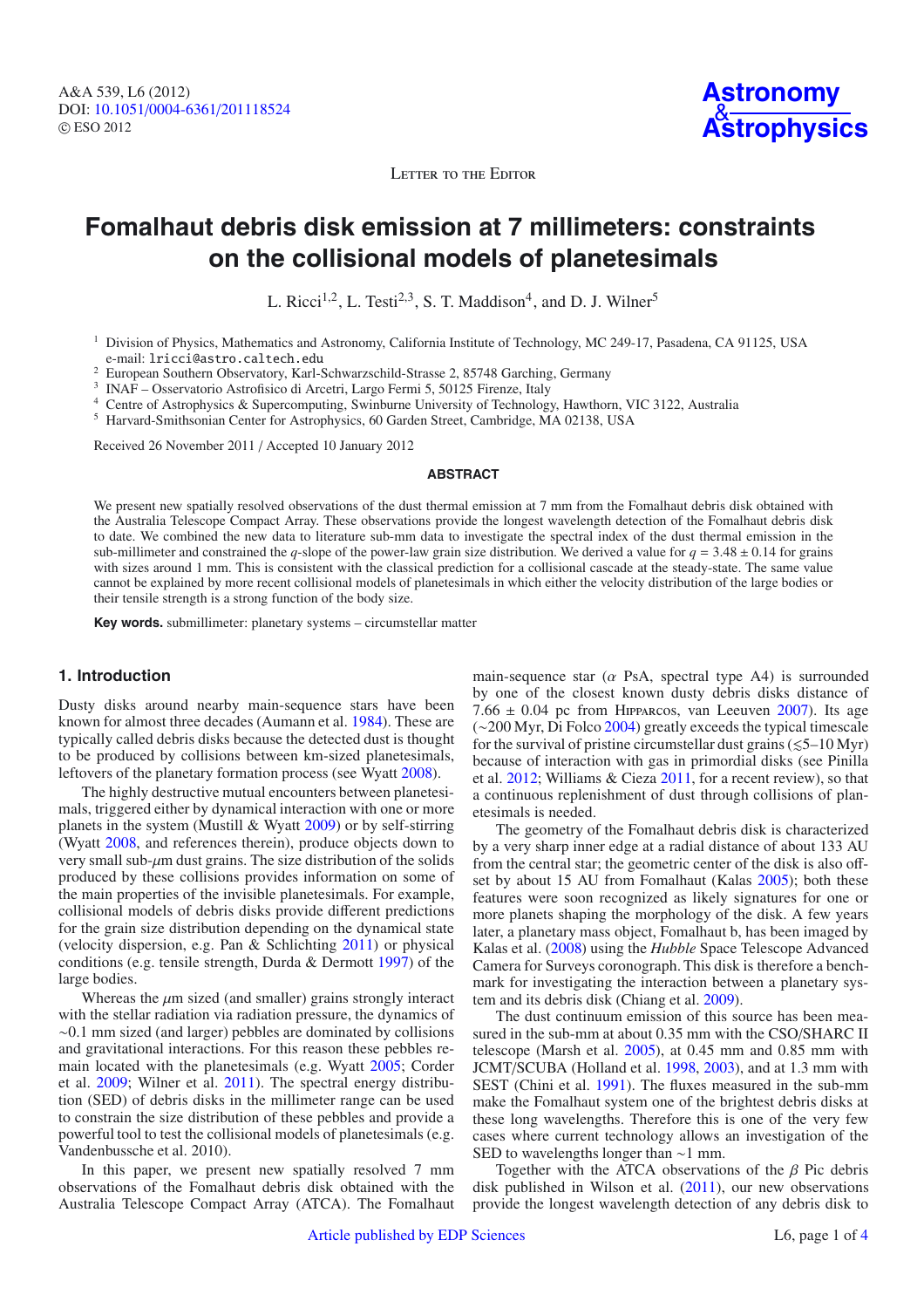A&A 539, L6 (2012)



<span id="page-1-0"></span>**[Fig. 1.](http://dexter.edpsciences.org/applet.php?DOI=10.1051/0004-6361/201118524&pdf_id=1)** ATCA image at ∼7 mm of the Fomalhaut debris disk corrected for the attenuation of the primary beam pattern up to the half power point (≈33" from the pointing center). White contours are drawn at (-2, 2, 4, 6) ×  $\sigma$ , where  $1\sigma \approx 23 \mu$ Jy is the rms noise level on the map. The orange star symbol identifies the location of the Fomalhaut star  $(\alpha, \delta) = (22.57.39.05, -29.37.20.05)$ , whereas the disk center is indicated by the blue cross, whose size corresponds to the angular resolution of the ATCA observations ( $\approx$ 2"). Coordinates in the map have been corrected for the Fomalhaut proper motion (329/–164 mas yr−1, from van Leeuven [2007\)](#page-3-8), and are thus correct for the 2000.0 epoch. The red ellipse in the bottom left corner denotes the synthesized beam of the observations ( $FWHM \approx 14.3 \times 10.7$ ", PA  $\approx -76$  deg).

date. This gives us the advantage of probing grains as large as about 1 cm, which are virtually unaffected by the stellar radiation. At the same time, the addition of a flux measurement at the long-wavelength end of the SED allows us to better probe the Rayleigh-Jeans tail of the spectrum, thus minimizing the effect of any possible bias introduced by modeling the dust temperatures from the observed data. The new 7 mm data also provide a better lever arm in wavelength that mitigates the impact of absolute calibration uncertainties on the measurement of the spectral index. We present an analysis of the long-wave emission of the Fomalhaut debris disk and discuss its impact for the theories of collisional systems of planetesimals.

# **2. Observations**

We observed the Fomalhaut debris disk at 7 mm with ATCA and its Compact Array Broadband Backend (CABB) digital filter bank (Wilson et al. [2011\)](#page-3-19). The observations were carried out on September 15–17, 2011. The ATCA array was in the H75 configuration, which provides baselines between 31 and 89 m. To obtain the best sensitivity in the continuum we set the correlator to cover the full 4-GHz CABB effective bandwidth. The specific mean wavelength of the observations is 6.66 mm.

The raw visibilities for each day were calibrated and edited with the MIRIAD software package. The bandpass and absolute flux calibrations were made with 1921–293 and Uranus, respectively. The complex gain calibration was performed on the calibrator 2255–282, and the Fomalhaut debris disk was typically observed for 10 min followed by a 2 min integration on the gain calibrator. The total integration time on the Fomalhaut debris disk was about 12 h. On the three days of observations, the measured fluxes of the 2255–282 calibrator were found to be consistent within about 4% from the mean value (3.61 Jy). To account for the systematic effects that typically affect interferometric observations (e.g. baseline errors, pointing errors, etc.), we considered an uncertainty of about 15% on the calibrated flux at ∼7 mm. The  $1\sigma$  noise level in the final map is 23  $\mu$ Jy. The angular resolution of our image is about 14.3  $\times$  $10.7''$  (PA  $\approx -76$  deg), and the primary beam full-width-at-halfpower (FWHP) is about about  $65$ " centered at the location of the Fomalhaut star (Fig. [1\)](#page-1-0).

#### **3. Results**

#### 3.1. ATCA map at 7 mm

Figure [1](#page-1-0) shows the new map of the Fomalhaut disk obtained with ATCA at 7 mm. The disk is clearly resolved into two main components, or lobes, northwest (NW) and southeast (SE) from the central star, respectively. These two lobes are detected at a signal-to-noise ratio of ∼6. The emmision from the SE lobe is unresolved at the angular resolution of the ATCA observations.

The two-lobe morphology seen in the ATCA map is very similar to the one observed at 0.85 mm by Holland et al. [\(1998,](#page-3-15) [2003\)](#page-3-16) with the JCMT/SCUBA single-dish telescope at about the same angular resolution ( $\approx$ 14"). The position angle of the two lobes, evaluated at the peak of the surface brightness, is also nearly identical ( $\approx$ 162, 159 degrees from the ATCA and SCUBA maps, respectively). The angular resolution of our observations is not high enough to resolve the ringlike structure as observed by Marsh et al. [\(2005\)](#page-3-14) at 0.35 mm with the SHARC II camera at the CSO single-dish telescope.

In contrast to imaging from single-dish telescopes, interferometric imaging can filter out a fraction of the source emission. The largest angular scales that can be probed by interferometric observations are determined by the shortest spacings between any pair of antennas in the array. The ATCA observations presented here are sensitive to emission at angular scales up to  $~\sim$ 50". Since this is very close to the largest scales for the emission detected for the Fomalhaut disk by single-dish telescopes in the sub-mm, no significant filtering of emission from the disk is expected in our ATCA image. We verified this by taking a simple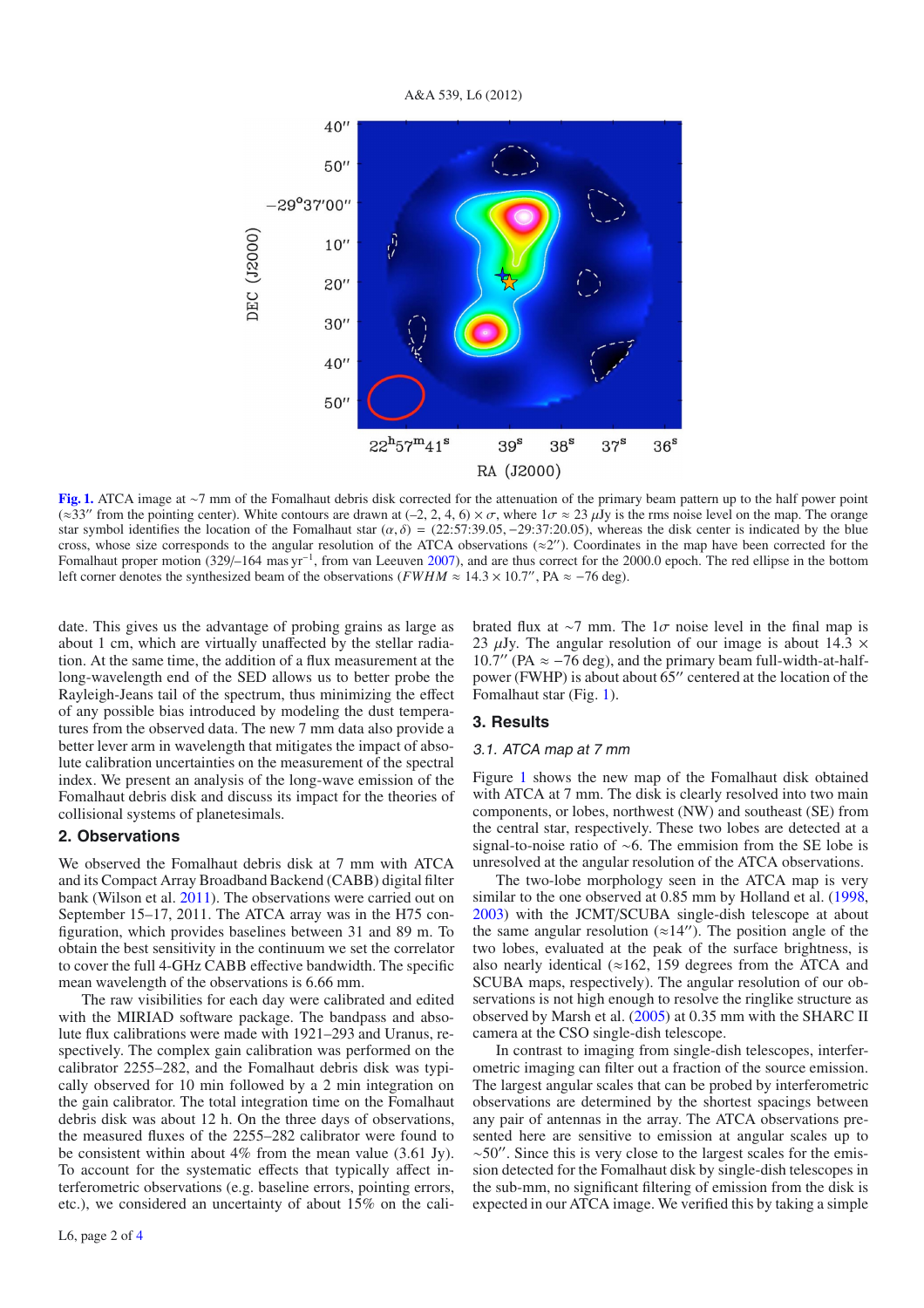narrow ring model similar to that used by Marsh et al. [\(2005\)](#page-3-14) for the Fomalhaut disk; we simulated interferometric observations with the same coverage of the  $(u, v)$ -plane as for our ATCA observations, and we found that more than 99% of the flux from the model was recovered by the simulated observations.

In Fig. [1](#page-1-0) the blue cross and orange star symbols show the locations of the disk center (the halfway point between the peaks of the NW and SE lobes) and of the star, respectively; the discrepancy between the positions of the disk center and of the star, i.e. about 2", or 15 AU, is consistent with that found by Kalas et al. [\(2005\)](#page-3-11) with HST. The fact that this same discrepancy is also seen at millimeter wavelengths confirms that the asymmetry involves the planetesimal ring, rather than just the smallest  $\mu$ m sized grains seen in the optical.

The NW lobe appears to be more extended, showing two possible asymmetric structures toward east and south. These possible asymmetries are observed at low signal-to-noise ratios (≈2−4), and more sensitive observations are needed to determine the real nature of these apparent structures. The  $4\sigma$ -contour in the southern asymmetry of the NW lobe extends to about 4 from the location of the Fomalhaut star (see Fig. [1\)](#page-1-0); this emission, if real, might be caused by an ionized gas component (e.g. from a stellar wind or stellar corona) rather than by dust thermal emission from the debris disk; sensitive observations at centimeter wavelengths are needed to measure the spectral index of this emission and determine its nature.

The integrated flux, including the central emission, is about  $400 \pm 64 \,\mu\text{Jy}$  (the uncertainty accounts for the absolute flux uncertainty), whereas the central emission is 92  $\mu$ Jy, or 23% of the total emission. The possible effect of the uncertainty on the naure of the central emission on our analysis will be discussed in Sect. [3.2.](#page-2-0)

# <span id="page-2-0"></span>3.2. Millimeter spectral index and slope of the grain size distribution

The angular resolution of the new ATCA observations does not allow a detailed investigation of the morphology of the Fomalhaut debris disk. At the same time, the combination of the integrated flux derived at 7 mm with the sub-mm literature data allows us to probe the Rayleigh-Jeans tail of the dust thermal emission and derive information on the size distribution of the emitting grains.

Thermal dust emission from debris disks is optically thin, and therefore the flux density  $F_v \propto B_v(T_{\text{dust}}) \times \kappa_v \times M_{\text{dust}}/d^2$ , where  $B_v(T_{\text{dust}})$  is the Planck function at the characteristic dust temperature  $T_{\text{dust}}$ ,  $\kappa_{\nu}$  is the dust opacity coefficient,  $M_{\text{dust}}$  is the dust mass, and *d* is the distance. At long (sub-)millimeter wavelengths the dust opacity  $\kappa_v \propto v^{\beta}$ , and the Planck function  $B_{\nu}(T_{\text{dust}}) \propto \nu^{\alpha_{\text{Pl}}}$  with  $\alpha_{\text{Pl}} \approx 2$ . Hence,  $\alpha_{\text{mm}} \approx \alpha_{\text{Pl}} + \beta$ , where  $\alpha_{\text{mm}}$  is the (sub-)mm spectral index of the millimeter SED ( $F_v \propto v^{\alpha_{\text{mm}}}$ ).

The β-parameter is related to the slope *q* of the power-law differential size distribution of the dust grains  $(dn(a) \propto a^{-q} da)$ . Draine [\(2006\)](#page-3-20) derived the analytical formula  $\beta \approx (q-3)\beta_s$ , where  $\beta_s$  is the dust opacity spectral index in the small particle limit. This is valid for  $3 < q < 4$ , and as long as the size distribution of grains is a single power-law over a broad enough interval of grain sizes around the observed wavelengths, i.e.  $a_{\text{min}} \ll 1$  mm,  $a_{\text{max}} \gg 1$  mm (Draine [2006\)](#page-3-20). This relation has been found to be very accurate for different models of dust considered in the literature to interpret the mm-wave emission of young circumstellar disks (see e.g. D'Alessio et al. [2001;](#page-3-21) Ricci et al. [2010a,](#page-3-22)b, [2011\)](#page-3-23). Combining the relations written above, one can obtain a simple relation linking the slope *q* of the grain size distribution to the



<span id="page-2-2"></span>**[Fig. 2.](http://dexter.edpsciences.org/applet.php?DOI=10.1051/0004-6361/201118524&pdf_id=2)** Sub-millimeter SED of the Fomalhaut debris disk. Data at 0.35, 0.45, 0.85 are from Marsh et al. [\(2005\)](#page-3-14) and Holland et al. [\(2003\)](#page-3-16); the plotted uncertainties for these data are 20%, 20%, and 15% of the measured flux, respectively; the data point at 1.3 mm from Chini et al. [\(1991\)](#page-3-17) is taken as a lower limit and is not considered for the fit (Sect. [3.2\)](#page-2-0); the blue data-point indicates the integrated flux density at 6.66 mm from this paper. The value of the spectral index measured between 0.35 and 6.66 mm is also shown in blue.

<span id="page-2-1"></span>spectral indices  $\alpha_{mm}$ ,  $\alpha_{Pl}$ , and  $\beta_s$ :

$$
q = \frac{\alpha_{\rm mm} - \alpha_{\rm Pl}}{\beta_{\rm s}} + 3,\tag{1}
$$

which is valid for  $3 < q < 4$ .

Assuming that particles in debris disks are composed of similar materials as interstellar grains and as are expected in primordial disks, the dust opacity spectral index in the small particle limit  $\beta_s = 1.8 \pm 0.2$ , where the uncertainty accounts for the different  $\beta_s$ -values measured in different diffuse interstellar clouds and in dense molecular clouds (see Draine [2006,](#page-3-20) and references therein). The spectral index of the Planck function  $\alpha_{\text{Pl}}$ depends on the temperature of the emitting dust, which is equal to 2 in the Rayleigh-Jeans limit. Holland et al. [\(2003\)](#page-3-16) derived an interval of ≈40–50 K for the temperature of the large ( $\geq$ 1 mm) grains observed in the millimeter, by fitting infrared and sub-mm data. This is consistent with the best-fit value of 42 K derived by Marsh et al. [\(2005\)](#page-3-14). At these temperatures, the spectral index of the Planck function, calculated between 0.35 and 6.66 mm, is  $\alpha_{\text{Pl}} = 1.84 \pm 0.02$ . Once the  $\beta_s$  and  $\alpha_{\text{Pl}}$  parameters are estimated, Eq. [\(1\)](#page-2-1) allows us to constrain the slope  $q$  of the grain size distribution by measuring the spectral index  $\alpha_{mn}$  of the (sub-)mm SED.

Figure [2](#page-2-2) shows the SED of the Fomalhaut debris disk between about 0.35 mm and 6.66 mm. Here we consider the flux measured at 1.3 mm by Chini et al. [\(1991\)](#page-3-17) only as a lower limit, because their SEST observations have been performed with a single beam ( $FWHP \approx 24$ ) pointing at the stellar position. Consequently, a significant fraction of the disk emission has been missed. Gaspar et al. [\(2011\)](#page-3-24) instead included the Chini et al. [\(1991\)](#page-3-17) detection in their analysis which explains the relatively high value of the spectral index they obtained, between 0.35 and 1.3 mm ( $\approx$ 3.1 ± 0.3). In Fig. [2](#page-2-2) we also report the measured value of the spectral index  $\alpha_{0.35-6.66 \text{ mm}} = 2.70 \pm 0.17$ . Inserting this value in Eq. [\(1\)](#page-2-1) yields a value for the slope of the grain size distribution  $q = 3.48 \pm 0.14$ , where the uncertainty is derived by propagating the uncertainties on the  $\alpha_{mm}$ ,  $\alpha_{\text{Pl}}$ ,  $\beta_{\text{s}}$ parameters through Eq. [\(1\)](#page-2-1). The central emission at ∼7 mm discussed above is associated with ionized gas and not with the debris disk, the constrained value of  $q = 3.53 \pm 0.15$  would be fully consistent with the value reported above (the corresponding spectral index  $\alpha_{0.35-6.66 \text{ mm}} = 2.80 \pm 0.20$ ). The effect of the